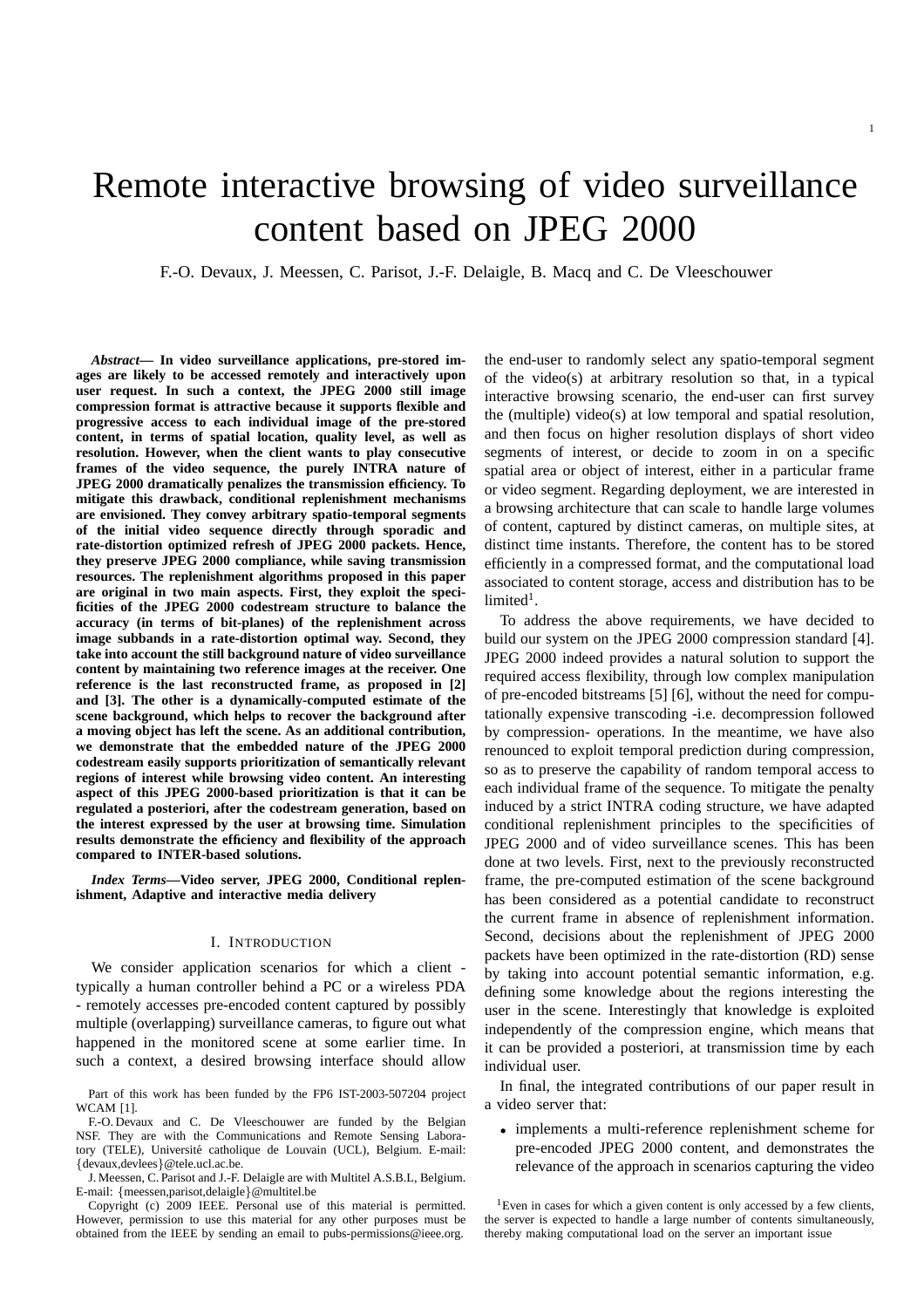sequence with still cameras, as often encountered in a video surveillance context.

- promotes adaptive and user-driven access to video content by defining a JPEG 2000 scheduler that adapts to heterogeneous channel conditions and user requirements (in terms of spatio-temporal interest) at low computational cost and in a post-compression way, based on a set of pre-calculated annotations.
- circumvents the drawbacks of closed-loop prediction systems by restricting transmissions to INTRA content. This is especially relevant when addressing heterogeneous clients dealing with different prediction references in lossy environments.
- does not aim at competing with state-of-the-art hybrid video compression algorithms [7] [8]. Instead of compression efficiency, our proposed solution rather emphasizes the capabilities for spatio-temporal random access required for interactive navigation through the (individual) frames or segments of the video sequence.

The novelty of our proposed server mainly lies in (1) the exploitation of multiple references in a replenishment framework, (2) the RD optimal and semantically weighted scheduling of pre-computed JPEG 2000 packets, and (3) the efficient implementation of the scheduling algorithm, to handle numerous heterogeneous clients simultaneously.

The outline of this paper is the following. Section II presents an overview of the interactive browsing system. Section III details the scheduler implemented on the server side to select the JPEG 2000 packets that provide rate-distortion optimal replenishment, given the reference(s) expected on the client side. Section IV further explains how this system can be deployed to adapt to client resources and interest in the scene in a cost-effective way. Section V presents the background estimation algorithm used in our replenishment system. The integrated approach is validated through Section VI, and conclusions are drawn in Section VII.

# II. APPLICATION SCENARIO AND SYSTEM OVERVIEW

#### *A. Remote interactive browsing in a surveillance context*

To motivate the use of JPEG 2000 to store and disseminate surveillance video content, it is interesting to consider a typical interactive browsing surveillance scenario, and to compare the channel and computational resources required when accessing pre-recorded content remotely either based on hybrid (INTER) or JPEG 2000 (INTRA) compression formats.

The envisioned surveillance scenario significantly extends the common VCR functionalities [9]. Typically, a graphical user interface (GUI) allows the human controller to visualize the chronology of recorded - and possibly pre-analyzed events through a timeline of low-resolution key frames (scenario 1). The user can then select some time segments of the video to display at higher resolution (scenario 2). (S)he can also interactively select and further zoom in on some areas of interest, in a particular video segment (scenario 3) or frame (scenario 4) of the displayed scene. For illustrative purposes, Table I reviews the four access scenarios involved in the above described typical browsing session, manipulating content captured at 15 fps, with a still 2 Mpixels camera. The scenarios differentiate themselves by the spatial resolution at which they access the content, and by the particular segment of the video they actually access. In particular, scenario 1 envisions the display of a chronological time-line of very low resolution frames. Scenario 2 considers the display of a video segment at low resolution. Scenario 3 considers a cropped and subsampled version of the video, while scenario 4 considers the access to a 384x288 window in a randomly selected frame of the original video sequence.

|                |                       | Encoded signal     | Displayed fraction |
|----------------|-----------------------|--------------------|--------------------|
|                | Scenario              | signal resolution  | of initial image   |
|                | Time-line of very     |                    |                    |
|                | low-resolution frames | $192 \times 144$   | 1/1                |
|                | Low-resolution        |                    |                    |
| $\overline{c}$ | video segment         | $384 \times 288$   | 1/1                |
|                | Zoom in (spatially)   |                    |                    |
| 3              | random video segment  | $768 \times 566$   | 1/4                |
|                | $Zoom^+$ in           |                    |                    |
| 4              | (spatio-temporally)   | $1536 \times 1132$ | 1/16               |
|                | random frame segment  |                    |                    |

TABLE I CONTENT ACCESS SCENARIOS DEFINITION. CONTENT HAS BEEN CAPTURED AT 15 FPS, WITH A 2 MPIXELS CAMERA.

|            |      | <b>Proposed</b> | <b>AVC</b> | AVC   |            | AVC FMO   |
|------------|------|-----------------|------------|-------|------------|-----------|
| Scenario   | J2K  | <b>CRB</b>      | $I + 14P$  | All I | <b>SVC</b> | $I + 14P$ |
| $1$ [kbit/ |      |                 |            |       |            |           |
| sample]    | 24   | 24              | 20         | 20    | 20         | 20        |
| $2$ [kbit/ |      |                 |            |       |            |           |
| sec]       | 1020 | 189             | 78         | 840   | 93         | 78        |
| $3$ [kbit/ |      |                 |            |       |            |           |
| secl       | 702  | 148             | 215        | 2190  | 251        | 101       |
| 4 [kbit/   |      |                 |            |       |            |           |
| sample]    | 32   | 32              | 494        | 415   | 537        | 57        |

#### TABLE II

AVERAGE BANDWIDTH CONSUMPTION FOR EACH ACCESS SCENARIO AND FOR DISTINCT ENCODING SCHEMES, AT  $35dB$ . FOR THE J2K AND CRB METHODS, A SINGLE FINE-GRAINED CODESTREAM IS GENERATED FOR THE FOUR SCENARIOS AND COULD BE USED TO MEET OTHER RATE CONSTRAINTS. SVC AND AVC STREAMS ARE GENERATED TO TARGET THE FOUR PRE-DEFINED SCENARIOS, AND DIFFERENT VERSIONS OF THE AVC STREAM ARE GENERATED FOR EACH SCENARIO WHILE SVC ONLY REQUIRES A SINGLE STREAM.

For each scenario, Table II then compares the average bitrate required to access a typical surveillance content based on distinct codecs. For each coding scheme and each spatial resolution, the encoding parameters have been tuned to reach an approximate PSNR of 35 dB, so that the displayed signals are roughly comparable for a given scenario, but distinct encoding schemes.

In our analysis, we first consider the four codecs corresponding to the first four columns of Table II. J2K encodes and decodes the video images based on the JPEG 2000 algorithm. CRB refers to the original solution described and validated in the rest of the paper. It relies on JPEG 2000 packets, but implements multiple-reference and RD optimized conditional replenishment mechanisms to reduce the bandwidth consumption when accessing video segments characterized by still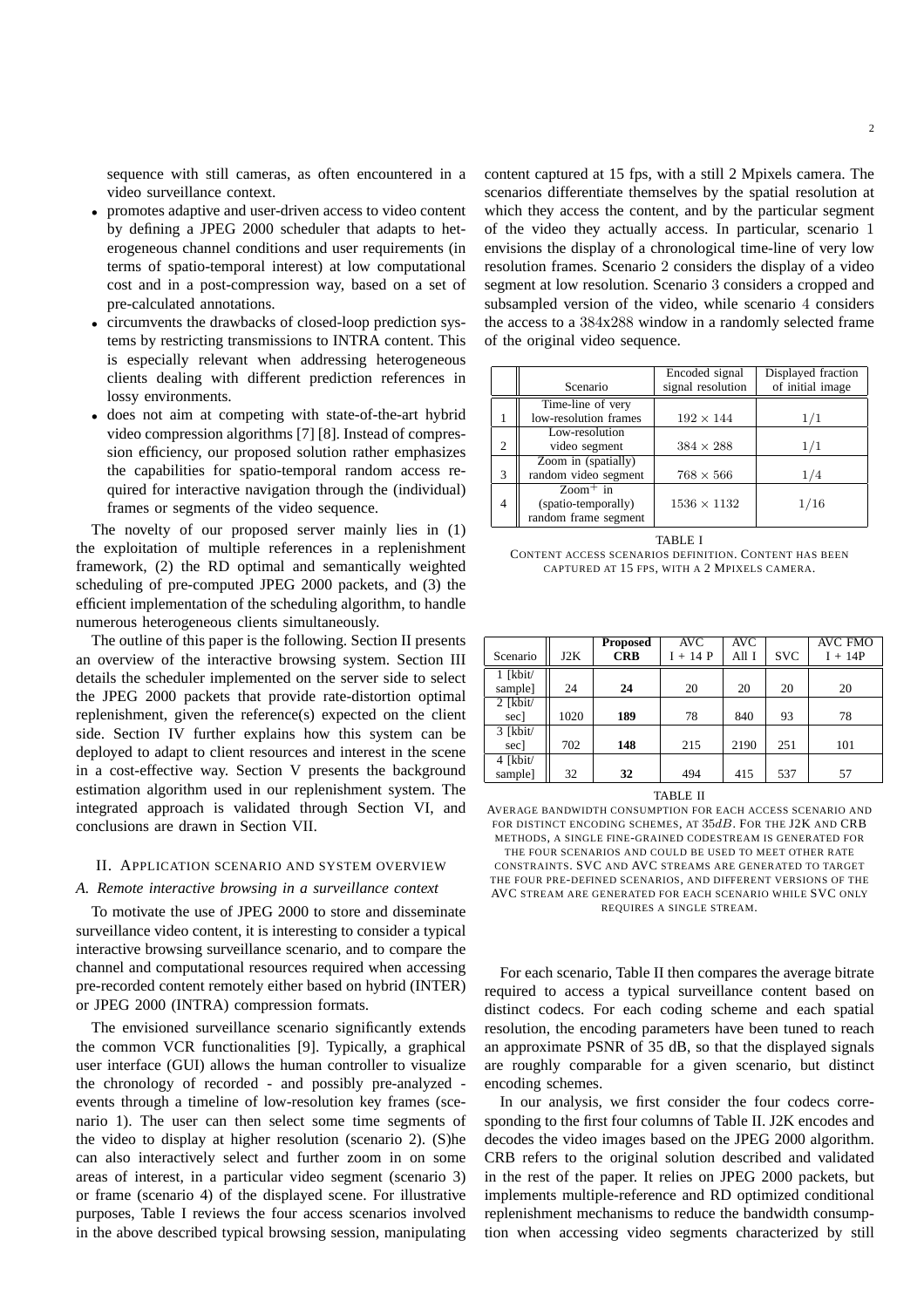backgrounds. The two next solutions build on the H.264/AVC standard, and encode one INTRA frame every second (column 3) or all frames in INTRA (column 4). For both AVC solutions, four distinct streams are generated, corresponding to the four spatial resolutions considered by the scenarios in Table I. The two last solutions respectively built on SVC and AVC FMO are detailed below.

In Table II, the bandwidth is defined in kbits/sample or kbits/sec depending on whether the scenario considers the access to an individual frame or to a (several seconds) video segment. As AVC is not supposed to provide spatio-temporal random access capabilities, we assume that entire frames have to be decoded to access the frame/video segment of interest in scenarios 3 and 4. Moreover, partial GOPs have to be decoded to access a single and randomly selected frame with AVC I+14P in scenario 4. Hence, depending on the position of the frame to access in the GOP, a number of P frames have to be decoded in addition to the first Intra frame of the GOP. This explains why the cost to access a sample in scenario 4 is higher for AVC I+14P than for AVC I.

A careful analysis of the first four columns of Table II reveals that the INTRA nature of JPEG 2000 strongly penalizes J2K compared to AVC (I+14P) when video segments have to be transmitted. It also reveals that J2K provides an attractive solution when random spatial and/or temporal access is desired (scenarios 1 and 3) or when a single frame has to be displayed (scenario 1 and 4). The lack of spatio(-temporal) random access capabilities significantly penalize AVC-based solutions compared to J2K and CRB solutions in scenarios 3 and 4. Interestingly, we observe that our proposed CRB solution preserves the advantages of J2K, while smoothing out its main drawback. Specifically, CRB appears to be the only solution that is able to deal with all scenarios with a bandwidth of 200 kbps and a latency smaller than one second for scenario 4. This definitely demonstrates the relevance of our study that, we should remind it, relies on the stationarity of the scene background, and is thus specially suited to surveillance contexts.

Before moving to the actual description of our CRB solution, it is worth making two comments about AVC-based video coding schemes.

First, the scalable extension of MPEG-4 AVC, namely SVC [10], enables the encoding of a high-quality video bitstream that contains one or more subset bitstreams that can themselves be decoded with a complexity and reconstruction quality similar to that achieved using MPEG-4 AVC with the same quantity of data as in the subset bitstream. Hence, SVC prevents the multiplication of streams, but does not fundamentally affect the conclusions drawn from Table II. This is illustrated by column 5 in Table II. There we present a SVC solution for which the first resolution has been encoded based on a  $I + 14$  P GOP structure. For the second and third resolutions, frames are predicted based on the highest lower resolution and the previous frame. To improve random access capabilities, the last and finest resolution only exploits the lower resolution as a reference (and not the previous frame). We observe in Table II that SVC achieves about the same performance as the four versions envisioned for AVC I  $+$  14P. This is not surprising since SVC encounters some (minor) penalty when embedding the four versions in a single bitstream. Beyond that example, it is also worth mentioning that the medium-grained scalable (MGS) version of SVC supports rather fine "on the fly" quality adaptation on entire frame, based on a smart design of temporal prediction loops, and on the frequency-based partitioning of enhancement coefficients. However, such MGS setting does not support neither region of interest based transmission, neither random temporal or multi-resolution access to video.

Second, it is possible to exploit the flexible macroblock ordering concept of MPEG-4 AVC to define a grid of blockshaped slices that can be accessed independently, thereby improving the spatially random access capabilities of AVC, at the expense of some coding efficiency<sup>2</sup>. Column 6 in Table II presents the bandwidth requirements corresponding to the four envisioned scenarios when the AVC I+14P codec considers independent slices of  $64 \times 64$  pixels, thereby significantly improving the bandwidth requirement when random spatial access is required (for scenarios 3 and 4).

Bottom line, we conclude that, for a pre-defined set of access scenarios characterized by a given set of targeted resolutions or bit budgets, results equivalent or even slightly better than the one obtained with J2K could be obtained with MPEG-4 AVC or SVC standards for the fourth scenario, by encoding high resolution frames in INTRA (to allow for random temporal access) and based on a set of independent slices. However, despite this observation, JPEG 2000-based solutions still remain attractive due to their inherent fine grained embedded nature, which gives them the ability to deal with heterogeneous bandwidth constraints and RoI user requests. With JPEG 2000 or the proposed replenishment framework, there is no need to work with sophisticated decoder architectures, able to handle a discrete set of (embedded) versions of the same content, encoded with a discrete set of distinct quality and resolution levels. With replenishment-based solutions, the client simply handles and decodes conventional JPEG 2000 and parity packets to browse arbitrary portions of the content in a progressive and fine grained manner, both in quality and resolution. Such progressivity is especially desired when serving heterogeneous terminals, for which transmission resources and interest in the scene are defined by each individual user at transmission time.

A summary of this comparison is presented in Table III. There, we differentiate the "fixed scalability" and the "adaptive scalability". By "adaptive scalability", we refer to the dynamic adaptation of transmitted content according to the requirements defined by each individual client at transmission time. In contrast, the "fixed scalability" refers to the preparation and exploitation of (embedded) codestreams(s) dedicated to a discrete set of pre-defined transmission conditions. The ambiguous characterization of the SVC codec in Table III reflects the fact that the compression efficiency and adaptive

 ${}^{2}$ For example, [11] considers a low resolution base layer encoded with motion compensation, and a high resolution enhancement layer encoded in a set of independent slices that are only predicted from the base layer.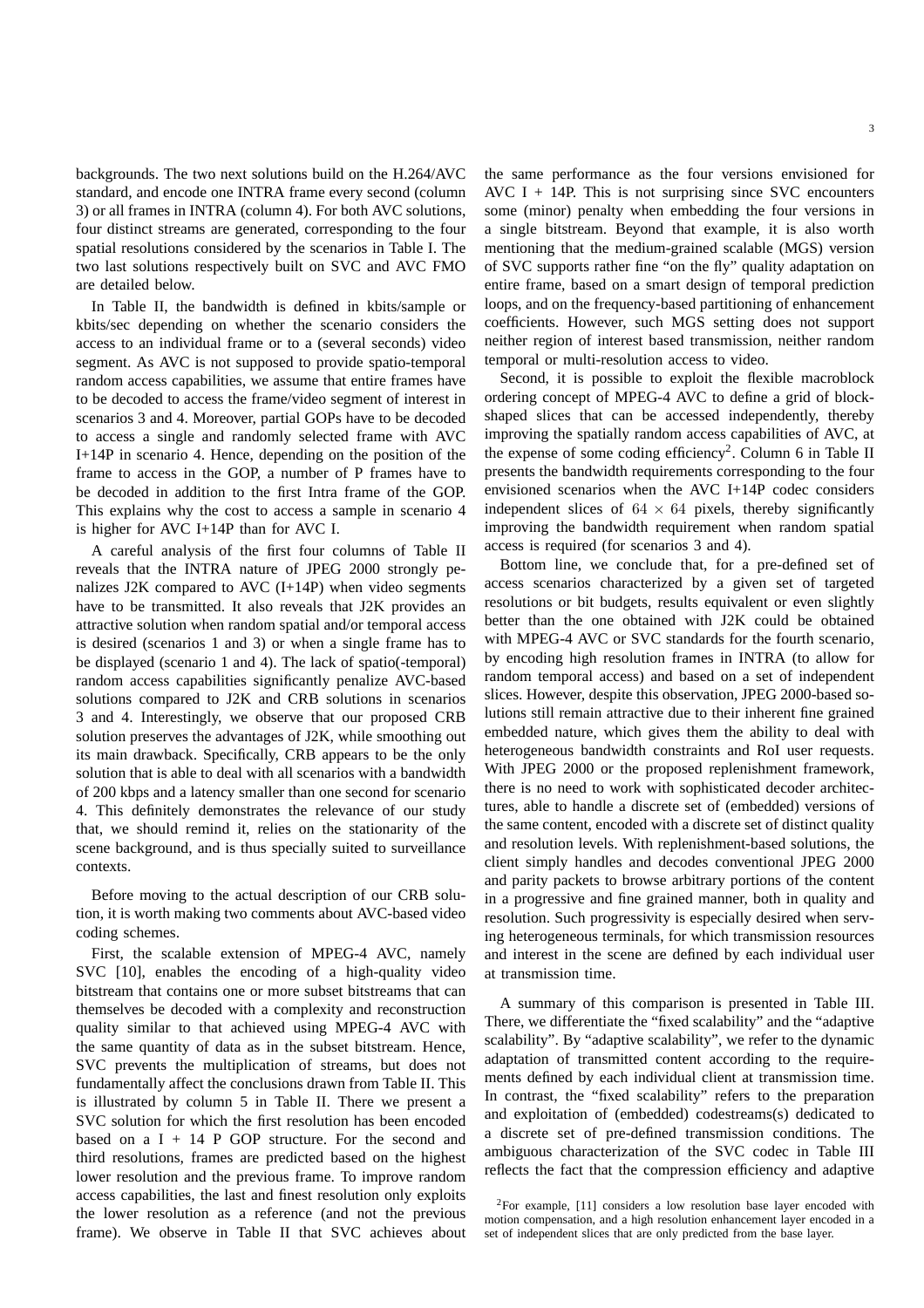scalability of SVC depends on the envisioned scenarios and parametrization of the codec. More interestingly, based on Table III, we conclude that J2K and proposed replenishmentbased methods outperforms other approaches in terms of "adaptive scalability".

| Codec               | Compression<br>efficiency | Fixed<br>scalability | Adaptive<br>scalability |
|---------------------|---------------------------|----------------------|-------------------------|
| AVC                 | High                      | Low                  | Low                     |
| SVC and/or FMO      | Medium-High               |                      | Low-Medium              |
| J2K                 | Low                       | High                 | High                    |
| <b>Proposed CRB</b> | Medium                    | High                 | High                    |

TABLE III SUMMARY OF CODECS COMPARISON. FIXED SCALABILITY REFERS TO THE FLEXIBILITY RESULTING FROM THE CREATION OF SEVERAL EMBEDDED VERSIONS OF A COMPRESSED CONTENT IN A SINGLE PRE-ENCODED CODESTREAM. ADAPTIVE SCALABILITY REFERS TO THE ADDITIONNAL FLEXIBILITY ARISING WHEN THE TRANSMITTED CONTENT CAN BE ADAPTED ON-LINE TO ROI USER REQUIREMENTS AND CHANNEL **CONDITIONS** 

Hence, the core of the paper mainly consists in explaining and demonstrating how dedicated conditional replenishment mechanisms efficiently preserve the fine grained flexible nature of JPEG 2000 to adapt streamed content to individual user needs while saving some bit budget when serving surveillance video segments, thereby reaching the performance presented in the CRB column of Table II.

## *B. Proposed video server overview*

As explained in the previous section, the purpose of our paper is to explore how JPEG 2000 can support the efficient transmission of video sequences. As a still image compression standard, JPEG 2000 encodes the video frames independently, and does not exploit the potential temporal correlation existing between consecutive frames. The approach makes the access to each individual image direct and flexible, but penalizes the costs associated to the transmission of an entire video sequence. To mitigate this drawback, we propose to adopt a rate-distortion formalism so as to restrict the transmission of each image to the data units that bring a sufficient benefit per unit of transmission cost.

Our approach follows the conditional replenishment principle [2] [3] in that only the parts of the current image that significantly differ from a reference maintained at the receiver are transmitted. However, our work extends the initial replenishment scheme in three major aspects, which correspond to the three novel contributions of our paper:

- First, it exploits the specificities of the JPEG 2000 standard in that, for a given bit budget, it balances the size (in terms of code-blocks) and the accuracy (in terms of bit-planes) of the replenishment in a rate-distortion optimal way.
- Second, it proposes to maintain two reference images at the receiver. Next to the last reconstructed frame, as proposed in [3], our system maintains an estimate of the scene background as a second reference. Hence, for each frame, the system only transmits the JPEG 2000 data

units that are not properly approximated at the receiver, neither based on the background estimate, nor based on the previous reconstructed frame. In our experiments, the background is estimated based on Gaussian mixtures that collect the statistics of past image samples in specific pixel locations, as described in Section V. When the current background estimate sufficiently differs from the reference background available at the client, the current background is transmitted to the receiver, and the reference background is updated. The simulations presented in Section VI demonstrate that this second reference significantly decreases the required transmission resources in case of stationary scene background, as encountered in video surveillance contexts.

• Third, as an additional original and crucial contribution, our study also demonstrates that most of the computation needed to take the replenishment decisions can be performed off-line, without preventing the server to adapt its replenishment (scheduling) decisions to the actual transmission resources and semantic interest defined online by a particular user during the browsing session. In practice, all these pre-computed informations are gathered in a file, named *Rate-Distortion* (RD) *Index file* in the following. The above statement has important and interesting practical consequences. In particular, it means that a single index file is pre-computed and exploited to cover the multiple scenarios considered in Table II, each scenario being considered as a particular interest expressed by the user. It also means that our proposed server naturally adapts to fluctuating and heterogeneous bandwidth conditions.

The proposed video server is depicted in Figure 1. Thanks to the information gathered in the pre-computed index file, the server is able to schedule pre-encoded JPEG 2000 packets to address the needs and resources of each individual client. On-line processing driving adaptive scheduling decisions only implies minor computational cost.



Fig. 1. Proposed video server architecture. Using a pre-calculated index, the server selects the optimal packets to transmit to each client, based on their individual needs and resources. Three types of clients are illustrated: a PDA client with a low resolution and low bandwidth, a laptop client with a high bandwidth and a third client focusing on two regions of interest for which he is expecting a high quality.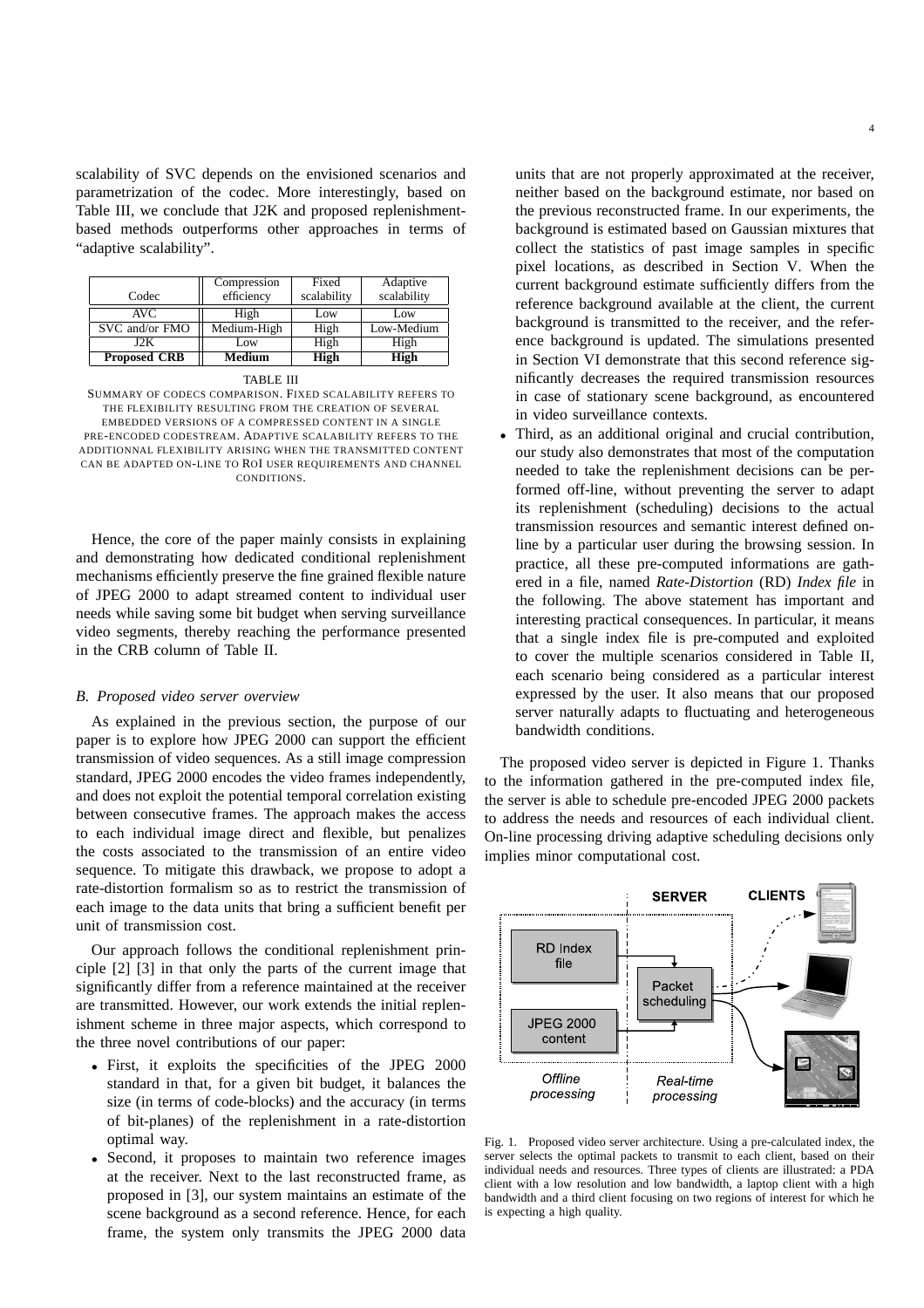## III. JPEG 2000 CONDITIONAL REPLENISHEMENT

In this section, we first review the JPEG 2000 standard. Then, we explain how conditional replenishment is implemented to transmit a JPEG 2000 frame in a rate-distortion optimal way, when a given reference is known to be available at the receiver. Finally, we define three methods for efficient streaming of a video segment based on JPEG 2000 packets replenishment. These three schemes differ by their ability to exploit the background estimate as a replenishment reference and to support the prioritized transmission of regions of images that are of particular interest to the user.

# *A. JPEG 2000 image representation and codestream abstraction*

The JPEG 2000 standard describes images in terms of their discrete wavelet coefficients. An important question raised by conditional replenishment of JPEG 2000 coefficients is related to the granularity of refreshment of those coefficients. Specifically, one needs to understand to which extent it is possible to define the resolution, the subband, the position and the reconstruction accuracy of the coefficients that are refreshed. That issue is directly related to the JPEG 2000 format, which can be summarized as follows.

According to the JPEG 2000 standard, the subbands issued from the wavelet transform are partitioned into *code-blocks* that are coded independently [4] [5] [12]. Each code-block is coded into an embedded bitstream, i.e. into a stream that provides a representation that is (close-to-)optimal in the ratedistortion sense when truncated to any desired length. To achieve rate-distortion (RD) optimal scalability at the image level, the embedded bitstream of each code-block is partitioned into a sequence of increments based on a set of truncating points that correspond to the various rate-distortion tradeoffs [13] defined by a set of Lagrange multipliers. A Lagrange multiplier  $\lambda$  translates a cost in bytes in terms of distortion. It defines the relative importance of rate and distortion. Given  $\lambda$ , the RD optimal truncation of a code-block bitstream is obtained by truncating the embedded bitstream so as to minimize the Lagrangian cost function  $\mathcal{L}(\lambda) = D(R) + \lambda R$ , where  $D(R)$ denotes the distortion resulting from the truncation to  $R$  bytes. Different Lagrange multipliers define different rate-distortion trade-offs, which in turn result in different truncation points. For each code-block, a decreasing sequence of Lagrange multipliers  $\{\lambda_q\}_{q>0}$  identifies an ordered set of truncation points that partition the code-block bitstream into a sequence of incremental contributions [13]. Incremental contributions from the set of image code-blocks are then collected into socalled quality layers,  $\mathcal{Q}_a$ . The targeted rate-distortion tradeoffs during the truncation are the same for all the code-blocks. Consequently, for any quality layer index  $l$ , the contributions provided by layers  $Q_1$  through  $Q_l$  constitute a rate-distortion optimal representation of the entire image. It thus provides distortion scalability at the image level. Resolution scalability and spatial random access to the image result from the fact that each code-block is associated to a specific subband and to a limited spatial region.

Although they are coded independently, code-blocks are not identified explicitly within a JPEG 2000 codestream. Instead, the code-blocks associated to a given resolution are grouped into *precincts*, based on their spatial location [4], [14]. Hence, a precinct corresponds to the parts of the JPEG 2000 codestream that are specific to a given resolution and spatial location. As a consequence of the quality layering defined above, a precinct can also be viewed as a hierarchy of *packets*, each packet collecting the parts of the codestream that correspond to a given quality among all code-blocks matching the precinct resolution and position. Hence, packets are the basic access unit in the JPEG 2000 codestream.

# *B. Rate-distortion optimal replenishment of a JPEG 2000 frame*

The conditional replenishment framework originally introduced in [2] and exploited more recently in multicast transmissions [3] has to be adapted to JPEG 2000 features.

Given a targeted transmission budget and a reference image available at the receiver, we now explain how to select the JPEG 2000 packets of the current image codestream so as to maximize the reconstructed image quality. As the JPEG 2000 codestream consists in a set of precincts organized in a hierarchy of layers (see Section III-A), the problem consists in selecting the indexes of the precincts to refresh and their quality of refreshment, so as to maximize the reconstructed quality (or minimize the distortion) under the bit budget constraint, knowing that non-refreshed precincts are approximated based on the wavelet coefficients of the reference image.

To simplify notations, and without loss of generality, the precincts are labeled by a single index  $i$ . To solve the problem efficiently, we assume an additive distortion metric, for which the contribution provided by multiple precincts to the entire image distortion is equal to the sum of the distortion computed for each individual precinct. We define  $d^q(i)$  and  $d^{ref}(i)$  to denote the distortion computed when the  $i^{th}$  precinct of the image to transmit is approximated based on its  $q$  first layers and based on the reference image, respectively. We also denote  $s^q(i)$  to be the size in bytes of the q first packets of the  $i^{th}$ precinct and  $T$  is the available bit budget.

The problem of RD optimal allocation of a bit budget across a set of image blocks (precincts in our case) characterized by a discrete set of RD trade-offs has been extensively studied in the literature [15]–[17]. Under strict bit budget constraints, the problem is hard and its solution relies on heuristic methods or dynamic programming approaches [17] [18] [19]. In contrast, when some relaxation of the rate constraint is allowed<sup>3</sup>, Lagrangian optimization and convex-hull approximation can be considered to split the global optimization problem in a set of simple block-based local decision problems [15], [16]. The convex-hull approximation consists in restricting the eligible transmission options for each block (or precinct) to the RD

<sup>&</sup>lt;sup>3</sup>This is the case in a streaming context since buffers absorb momentary rate fluctuations. Hence, the bits that are saved (overspent) on the current frame just slightly increment (decrement) the budget allocated to subsequent frames, without really impairing the global performance of the communication.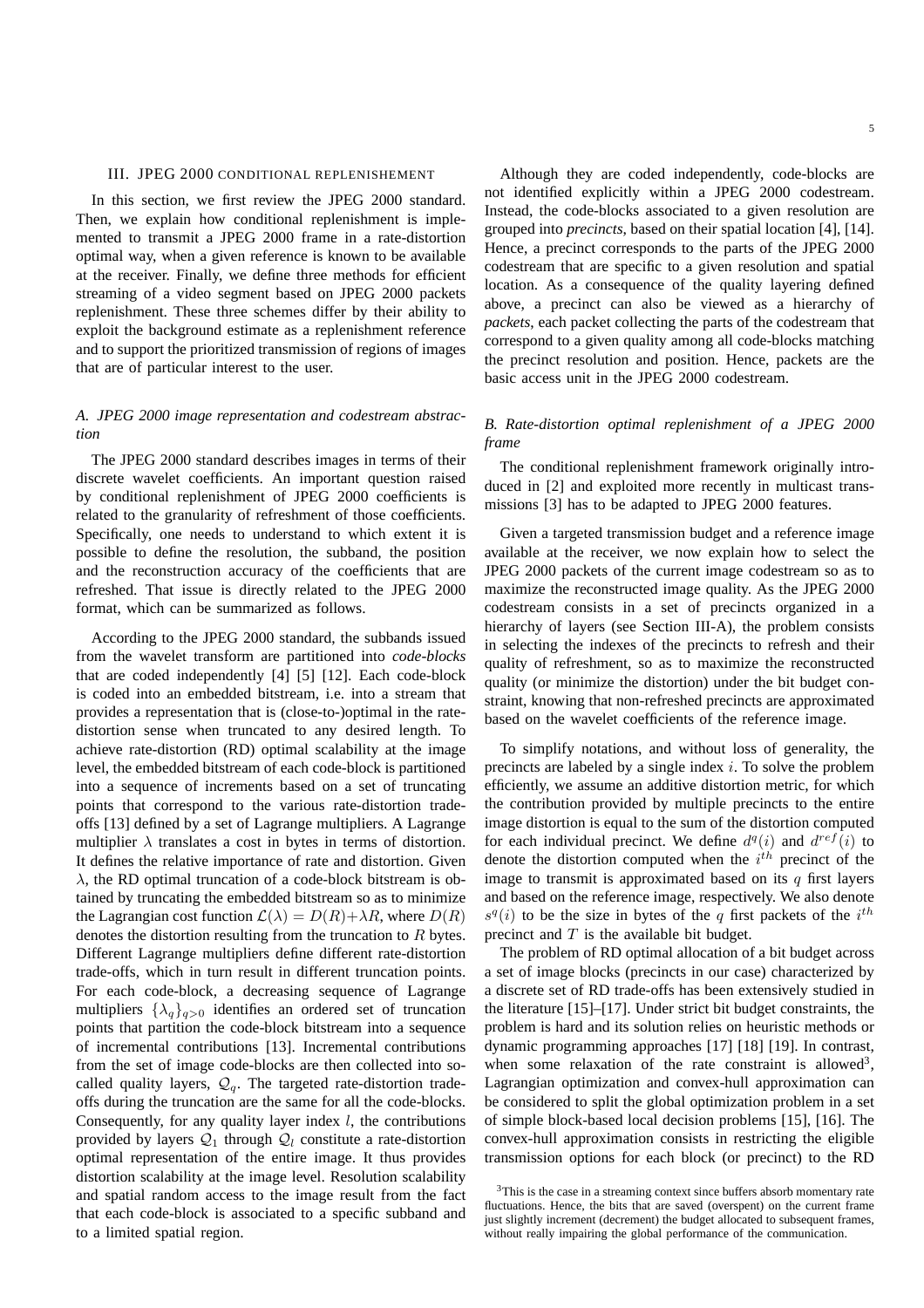

Fig. 2. Rate-Distortion points for a given precinct. The figure presents both the set of RD points corresponding to the JPEG 2000 codestream truncation points (*dots*), and the additional RD point corresponding to the approximation of the precinct by the reference image (*cross*). The set of RD trade-offs provided by the JPEG 2000 codestream lie on a convex-hul. The novel tradeoff authorized by the reference image lie on the distortion axis  $(R = 0)$ . Global convex-hull (circles) has to be considered for RD optimal allocation at image level.

points sustaining the lower convex hull of the available RD points of the block. In our case, this corresponds to the computation, for each precinct, of the convex-hull sustaining both the JPEG 2000 and the reference RD points, as depicted in Figure 2.

Hence, given a bit-budget and the set of accessible convexhull RD points for each precinct, overall RD optimality is achieved at the image level by transmitting the packets corresponding to the convex-hull RD points selected in decreasing order of benefit per unit of rate, up to exhaustion of the transmission budget [15]. The approach is detailed in [20]. It is equivalent in principle to the one defined in [14], but accounts for the availability of a reference image by pre-computing for each precinct the convex-hull sustaining all accessible RD points.

The solution is RD optimal in the sense that, for the achieved bit-budget, it is not possible to attain a lower reconstructed image distortion based on different refreshment decisions. This is because, by construction, it is not possible to find a non-transmitted packet that provides a larger gain per unit of rate than the gain provided by a transmitted packet.

# *C. Video segment replenishment methods*

In this section, we introduce three different replenishment mechanisms to stream a video segment. They all follow the algorithm defined in Section III-B, but differ in the reference they use for replenishment, or in the way they compute the distortion associated to a precinct.

In a video streaming context, we consider the transmission of frame t, and denote  $d_t^{k,q}(i)$  to be the distortion measured when approximating the  $i^{th}$  precinct of frame t, based on the  $q$  first layers of the corresponding precinct in frame  $(t - k)$ . In particular, the replenishment of precinct i at time t with q layers is denoted by  $d_t^q(i) = d_t^{0,q}(i)$ . In absence of replenishment, the reference distortion for precinct  $i$  at time  $t$ is denoted  $d_t^{ref}(i)$ . The size in bytes of the first q JPEG 2000 packets of precinct i of frame t is noted  $s_t^q(i)$ , for each  $q \in \mathcal{Q}$ .

We now introduce the three replenishment methods considered in the simulation results presented in Section VI. They are denoted and defined as follows:

The **CR** – Conditional Replenishment – method follows the conventional replenishment mechanism originally introduced in [3] and adapted to the wavelet domain. The reference image is the previously reconstructed image, and the MSE is considered to measure the distortion. Formally, when the latest replenishment of precinct i occurred  $k_t^i$  frames earlier than t with  $q_t^i$ , the reference distortion  $d_t^{ref}(i)$  for precinct i at time t is equal to  $d_t^{k_t^i, q_t^i}(i)$ . Here, all distortion metrics are computed based on the Square Error (SE) of wavelet coefficients, so as to approximate the reconstructed image square error [13]. Formally, let  $\mathcal{B}_i$  denote the set of code-blocks associated to precinct i, and let  $c_b[n]$  and  $\hat{c}_b[n]$  respectively denote the twodimensional sequences of original and approximated subband samples in code-block  $b \in \mathcal{B}_i$ . The distortion  $d(i)$  associated to the approximation of the  $i^{th}$  precinct by  $\hat{c}_b[n]$  coefficients is then defined by

$$
d(i) = \sum_{b \in \mathcal{B}_i} w_{\sigma}^2 \sum_{n \in b} (\hat{c}_b[n] - c_b[n])^2
$$
 (1)

where  $w_{\sigma}$  denotes the L2-norm of the wavelet basis functions for the subband  $\sigma$  to which code-block b belongs [13]. Equation (1) is adopted to compute  $d_t^{k,q}(i)$  and  $d_t^{ref}(i)$  for all  $i, k, q$  and  $t$ .

The **CRB** – Conditional Replenishment with Background – method is novel and proposes to consider both the previous image and the estimated background as possible references for each precinct. In practice, for a given precinct, the image that best approximates the precinct is selected as the reference for that specific precinct. Hence, letting  $b_t(i)$  to denote the distortion obtained when approximating the  $i^{th}$  precinct of frame  $t$ based on the latest version of the background, the reference distortion is now defined by  $d_t^{ref}(i) = min[d_t^{k_t^i, q_t^i}(i), b_t(i)]$ . As for the CR method, the distortion measures the SE of wavelet coefficients. Our simulations demonstrate that CRB significantly outperforms CR in the surveillance scenario.

The **CROI** – Conditional Replenishment with Regions of Interest – follows the mechanism introduced by CRB, but defines the distortion based on a weighted SE of wavelet coefficients, so as to take into account the knowledge the server may have about the semantic significance of approximation errors. We assume that the information about the semantic relevance of approximation errors is provided at the precinct level based on user feedback or on some kind of automatic pre-analysis of the scene. We define the semantically weighted distortion to be  $d_{RoI,t}(i) = w_t(i)d_t(i)$ , where  $w_t(i)$  denotes the semantic weight assigned to the  $i^{th}$  precinct at time t. From a functional point of view, the CROI approach provides a mechanism to take the user needs and interest into account to define replenishment decisions. It is worth noting that the convex-hull analysis performed on non-weighted distortions (see Section III-B) remains valid, as long as the weighting affects in a similar way all the packets of a precinct, which is the case if weights are defined at the precinct level. Hence, the complexity of CROI is equivalent to the one of CRB,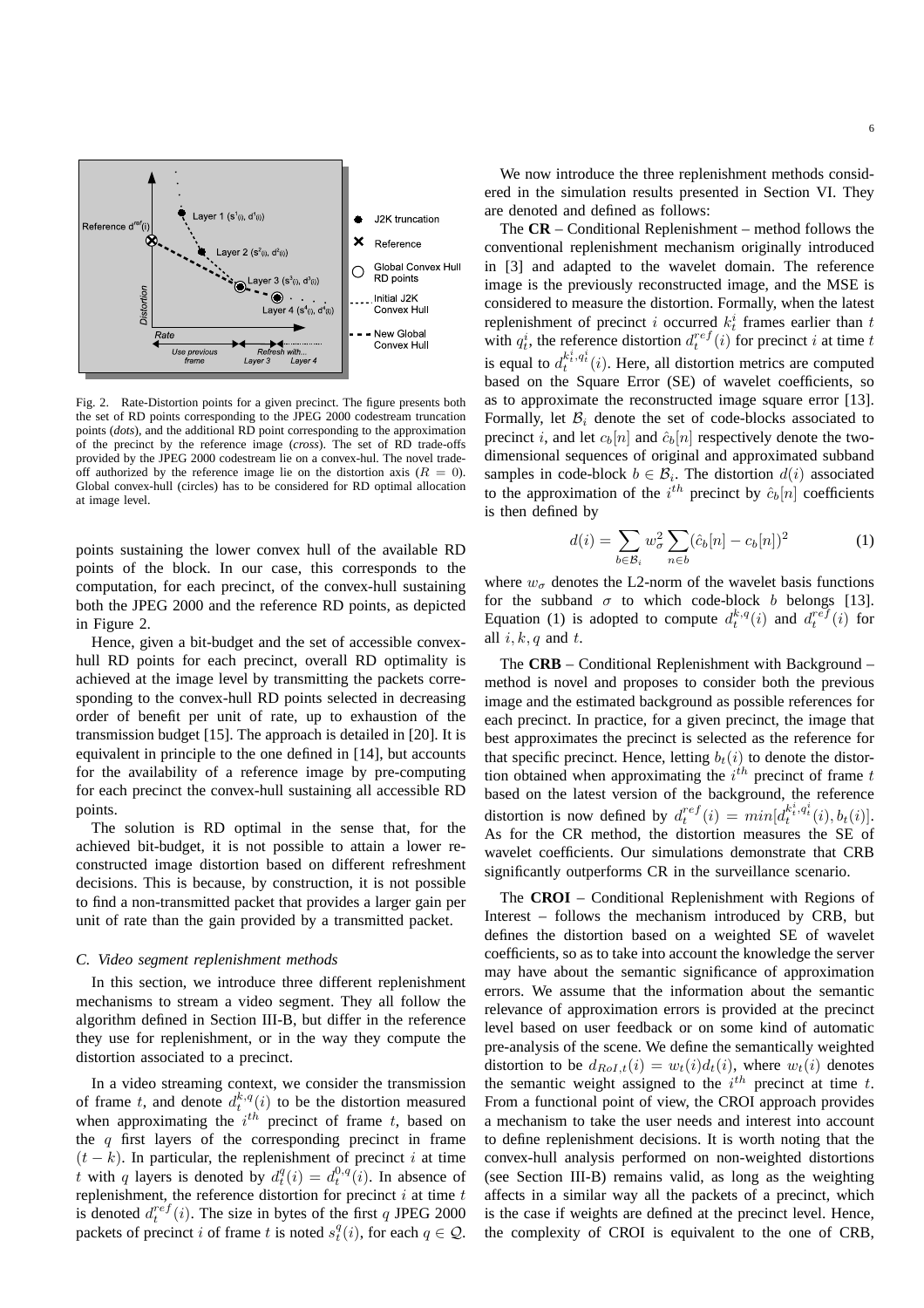independently of the interest (weights) defined by the user. This is a key difference with most earlier contributions that have considered semantically meaningful weighted distortion metrics in the past, e.g. in [21]. Most earlier contributions exploit those metrics either before or during the encoding step. In contrast, our work supports the posterior definition of semantics weights, at transmission time for each client, thereby allowing to serve multiple clients, with different semantic interests, based on a single JPEG 2000 codestream, and without any significant complexity increase.

# IV. SERVING MULTIPLE HETEROGENEOUS CLIENTS: INDEX FILE DEFINITION

In this section, we consider the practical deployment of the replenishment system described in Section III, to serve a large number of heterogeneous clients while preserving an acceptable computational complexity. The objective is thus to support low cost adaptation to user requests and resources. When the server has to cope with a large number of clients, possibly accessing distinct streams, the real-time calculation of the  $d_t^q(i)$  and  $d_t^{ref}(i)$  values of interest becomes computationally intractable. In order to decrease this complexity, we propose to separate the process in two phases. During an off-line phase, the server performs once and for all most of the computationally expensive operations, and stores the results in an index. This index is then exploited for on-line adaptive scheduling of packets, based on the actual resources and interest of a particular client.



Fig. 3. Off-line operations leading to the creation of the RD index file at the server.

Based on the conditional replenishment concepts presented in Section III, the information that is needed by the server to take optimal scheduling decisions is strictly limited to the measures of JPEG 2000 packet sizes and both types of distortions  $d_t^{k,q}(i)$  and  $b_t(i)$ . This information only depends on the input signal, and not on earlier and user-dependent replenishment decisions. Hence, they can be computed offline<sup>4</sup> , and stored in an index file that will then be used during the streaming session to adapt the replenishment decisions to each individual client. The process is illustrated in Figure 3, which can be described as follows.

The scene background is estimated based on the original video content, typically based on Gaussian mixtures, as detailed in Section V. Each background estimate that is transmitted to the client is then JPEG 2000 encoded, and used to compute the distortion values  $b_t(i)$ . Distortion values  $d_t^q(i)$ , to compute the distortion values  $\theta_t(v)$ . Distortion values  $a_t(v)$ ,<br>also denoted  $d_t^{0,q}(i)$ , and  $s_t^q(i)$  values are directly computed based on JPEG 2000 encoding of each individual frame of the original video. In contrast, the computation of the  $d_t^{k,q}(i)$ values, for all  $k > 0$ , implies a significantly larger effort, both in terms of computation and memory resources. To mitigate this effort, we propose to use the following approximation:

$$
d_t^{k,q}(i) \cong d_{t-k}^{0,q}(i) + \sum_{l=0}^{k-1} d_{t-l}^{1,q_{max}}(i)
$$
 (2)



Fig. 4. Path used to approximate the distortion of the previous references, compared to the optimal path (dashed arrow). This approximation significantly decreases the pre-processing complexity and storage requirements, without significantly impairing the streaming performance.

In this equation,  $d_{t-k}^{0,q}(i)$  denotes the distortion resulting from approximating the  $i^{th}$  precinct of frame  $(t - k)$  based on q layers, with  $0 \le q < q_{max}$ . The second term accounts for the fact that we are interested in the distortion measured when approximating the  $i^{th}$  precinct of frame t based on the first q layers in frame  $(t - k)$ . Therefore, we have to estimate how well the  $i^{th}$  precinct of frame  $(t - k)$  approximates the corresponding precinct in frame  $t$ . By assuming that the errors on precinct coefficients are zero mean, we can interpret the SE distortion as a measure of the variance of the random variable associated to errors. In addition, if we admit that errors between consecutive pairs of frames are independent, then we can simply estimate the SE between the  $t^{th}$  and  $(t - k)^{th}$  frames based on the sum of the SE measured between all pairs of consecutive frames between  $(t-k)$  and k, ending in the second term of Equation 2. The approximation process is illustrated by Figure 4, which depicts the hierarchy of layers associated to frames indexed from t to  $t - k$ . We observe that any  $d_t^{k,q}(i)$  can be approximated based on a distortion computation path that only relies on  $d_X^{0,q}(i)$  and

<sup>4</sup>Off-line means here that computations are performed independently of the actual semantic weights  $w_t(i)$  or transmission resources experienced by a particular user.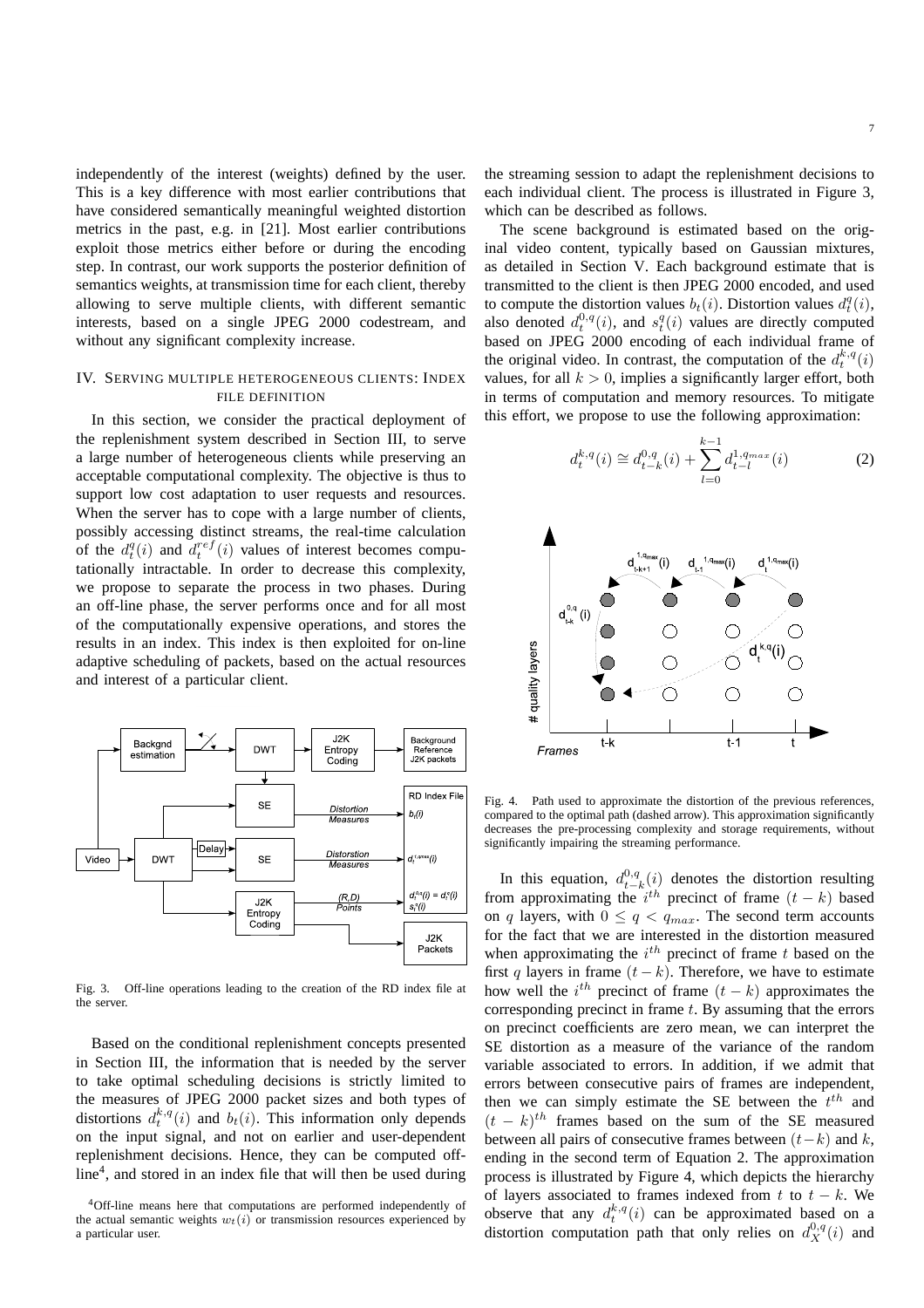$d_Y^{1,q_{max}}(i)$  values, which significantly reduces the amount of values to compute and store in the index file, compared to  $d_X^{Y,Q}(i)$ , where X and Y variables take all possible values, and  $0 < Q < q_{max}$ .

We will see in the next section that this approximation does not have a significant impact on the system performances. To estimate the complexity, we define  $I_d$  to be the depth of the index file. In other words,  $I_d$  defines the number of previous frames considered for the calculation of the previous reference distortion. Hence,  $d_t^{k,q}(i)$  is computed for all  $k < I_d$ , which shows that the complexity increases linearly with the index depth  $I_d$  for the optimal algorithm. By using the approximation, we make the number of calculations independent of the value of  $I_d$ , and turn the  $O(I_d * q_{max})$  complexity into  $O(I_d + q_{max}).$ 

The gain is further illustrated in Figure 5, which plots the memory and computational complexity requirements for three different implementations of our proposed replenishment framework within a video server. The sequence considered to plot this figure is the *Speedway* CIF sequence. Details regarding this sequence and the compression parameters considered are provided in Section VI.

The *Optimal Online* strategy computes the reference distortion required for the rate allocation of each individual user at transmission time, knowing the exact scheduling history of the user. The *Optimal Offline* strategy computes and stores all possible reference distortions off-line, without any approximation, by anticipating all the precinct references resulting from possible earlier transmission strategies. The *Proposed approximations* strategy only pre-computes the distortion resulting from the approximation of a precinct based on its previous correspondence, encoded at the highest quality level, i.e. it only computes  $d_t^{1,q_{max}}(i)$  for all i and t. It then uses Equation 2 to estimate the missing reference distortions  $d_t^{k,q}(i)$ , with  $k \neq 1$  and  $q \neq q_{max}$ .

In Figure  $5(a)$ , the memory requirements are determined by summing the number of bytes required to store each JPEG 2000 packet rate and distortion. For the *Optimal Offline* solution, the distortion of all possible references must also be stored, while this information is calculated on the fly for the *Optimal Online* and approximated for the third method. The number of JPEG 2000 packets in a frame, which directly influences the memory requirements, is determined by the sequence compression parameters<sup>5</sup>. As expected, we observe that the memory required by the *Optimal Offline* strategy increases linearly with  $I_d$ , while it remains constant for the other strategies.

In Figure 5(b) the server complexity is measured in terms of the numbers of arithmetic operations required for the computation of the distortion.  $I_d$  is set to 10. We observe that the complexity of the *Optimal Online* strategy increases significantly with the number of users, since the computation are performed independently for each client. For the other strategies, most operations are performed offline, and the additional required online operations appear to be insignificant



Fig. 5. Comparison of (a) memory and (b) computational resources for three different implementations of the proposed replenishment framework. Memory is depicted as a function of the index depth  $I_d$ , while computational resources are presented as a function of the number of server clients.

compared to the offline operations. This is reflected by nearly horizontal curves for these strategies in Figure 5(b).

## V. BACKGROUND ESTIMATION

The goal of the background estimation process is to create the additional reference frames for the replenishment module. Each background pixel is estimated on a sliding window, based on a mixture of Gaussians model [22] [23] [24]. This approach automatically supports backgrounds characterized by multiple states, like blinking lights, grass and trees moving in the wind, acquisition noise, etc. Furthermore, it naturally updates the background model -in an unsupervised manner- when the scene conditions are changing.

Figure 6 shows the mixture of Gaussians model for a pixel at some given time. Computation of that model is based on the aggregation of all luminance values observed for that specific pixel in the previous frames belonging to the sliding

<sup>5</sup>The number of JPEG 2000 packets in a single tiled frame corresponds to the product of the number of resolutions, layers, precincts and components.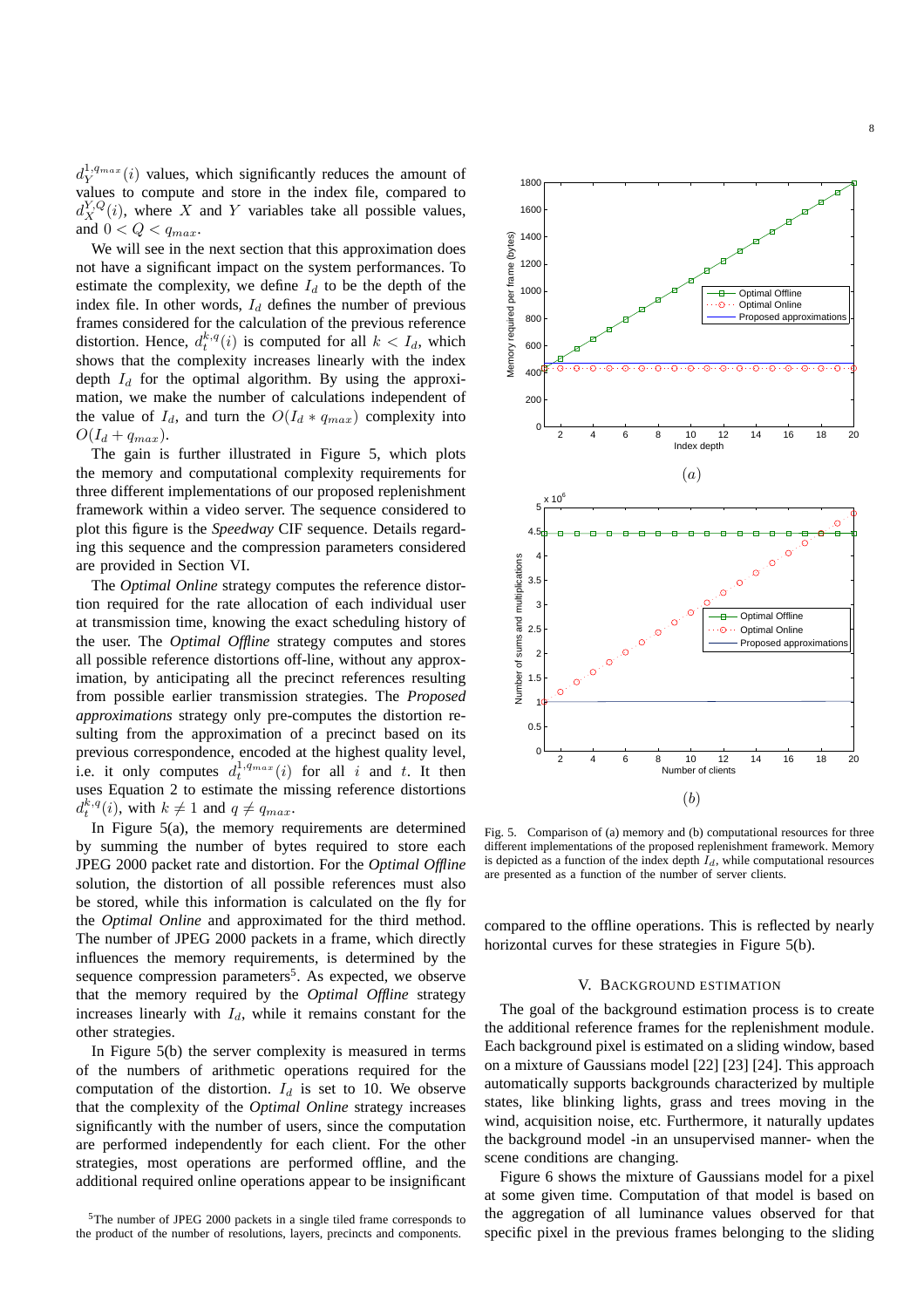

Fig. 6. Statistical modeling of a background pixel using three Gaussians. Multiple Gaussians aggregate the pixel luminance values observed in a sliding window.

window. The model is updated as follows, each time a novel luminance value is observed for the pixel. The novel luminance observation is compared to the current mixture. The pixel is assigned to one of the Gaussians if the distance between the its luminance and the Gaussian mean is lower than a given threshold, chosen to be proportional to the Gaussian standard deviation -typically 1.6 times the standard deviation. If the pixel belongs to one of the most probable Gaussians, the pixel is classified as background and the relevant Gaussian parameters, i.e. mean, variance, and frequency, are updated. Otherwise, the pixel is classified as foreground and the parameters of the associated Gaussian are updated according to this additional luminance value. At the beginning of the process, a new Gaussian is initialized each time a pixel is classified as foreground until the pre-defined maximum number of Gaussians is reached. The maximum number of Gaussians is a parameter that should theoretically be adapted to the number of different states a pixel of the background can have according to the different noises (acquisition, vibrations, etc.). In practice three Gaussians per mixture perform well in most indoor and outdoor conditions.

At any time, the background can thus be estimated based on the mean of the most probable Gaussian for each pixel. In our replenishment system, those background frames are used to update the reference background at the client when major background changes are detected. Note that at the very beginning of the sequence, typically during the first 2 seconds, the background estimate is unstable since the number of samples to model each Gaussian is very small. In order to avoid prohibitive background updates during this period and because our system deals with pre-encoded content, the initial background reference available from the beginning of the sequences is the stable estimate obtained after a few seconds of Gaussian mixture processing. In a real-time transmission context, the first frame would be considered as being the best reference until the Gaussian mixtures can be considered as stable.

# VI. EXPERIMENTAL VALIDATION

In this section, we first analyze the performances of the proposed replenishment method when serving a single preencoded content at multiple rates. For comparison purposes, we provide the compression performance achieved by MPEG-

4 AVC and SVC at similar bitrates. We then illustrate how the transmission of a video segment can be adapted to favor semantically relevant areas of the content. In practice, those regions of interest can be defined either automatically based on scene analysis mechanisms, or interactively by each individual user. The remarkable feature of our system lies in the fact that the adaptation of forwarded content to user needs and resources is performed at low computational cost by the scheduler, without the need to generate and manipulate multiple encoded versions of the same content. Finally, we briefly consider the behavior of our proposed scheme in presence of transmission errors.

Our approach has been tested exhaustively, but we present the results on *Speedway* and *CAVIAR* video sequences. Those sequences correspond to CIF video-surveillance sequence, captured with a fixed camera at 25 fps, and are available on the WCAM and CAVIAR projects websites [1], [25]. Regarding the JPEG 2000 compression parameters, each sequence has been encoded with four quality layers (corresponding to compression ratios of 2.7, 13.5, 37 and 76) and with three codeblocks per precinct (one in each subband). Precinct sizes have been set to 64x64, 32x32, and 16x16 for the four remaining lowest resolutions. In all simulations, the reference background (∼ 50 kbytes) is sent only once at the beginning of the transmission because it remains sufficiently constant during the 8 seconds corresponding to the whole sequence duration.

## *A. Bandwidth usage efficiency*



Fig. 7. Rate distortion curves of the proposed algorithms compared with MJ2, AVC and SVC MGS for the *Speedway* sequence. Frame rates and encoding parameters are defined in the text.

Figures 7 and 8 present the rate distortion curves of the proposed CRB system for the *Speedway* and *CAVIAR* sequence respectively. We will focus on the latter one for the following analysis. Two curves correspond to CRB: the optimal algorithm and the suboptimal algorithm using the approximation described in Section IV. The system is compared to MJ2, CR, and SVC which respectively correspond to independent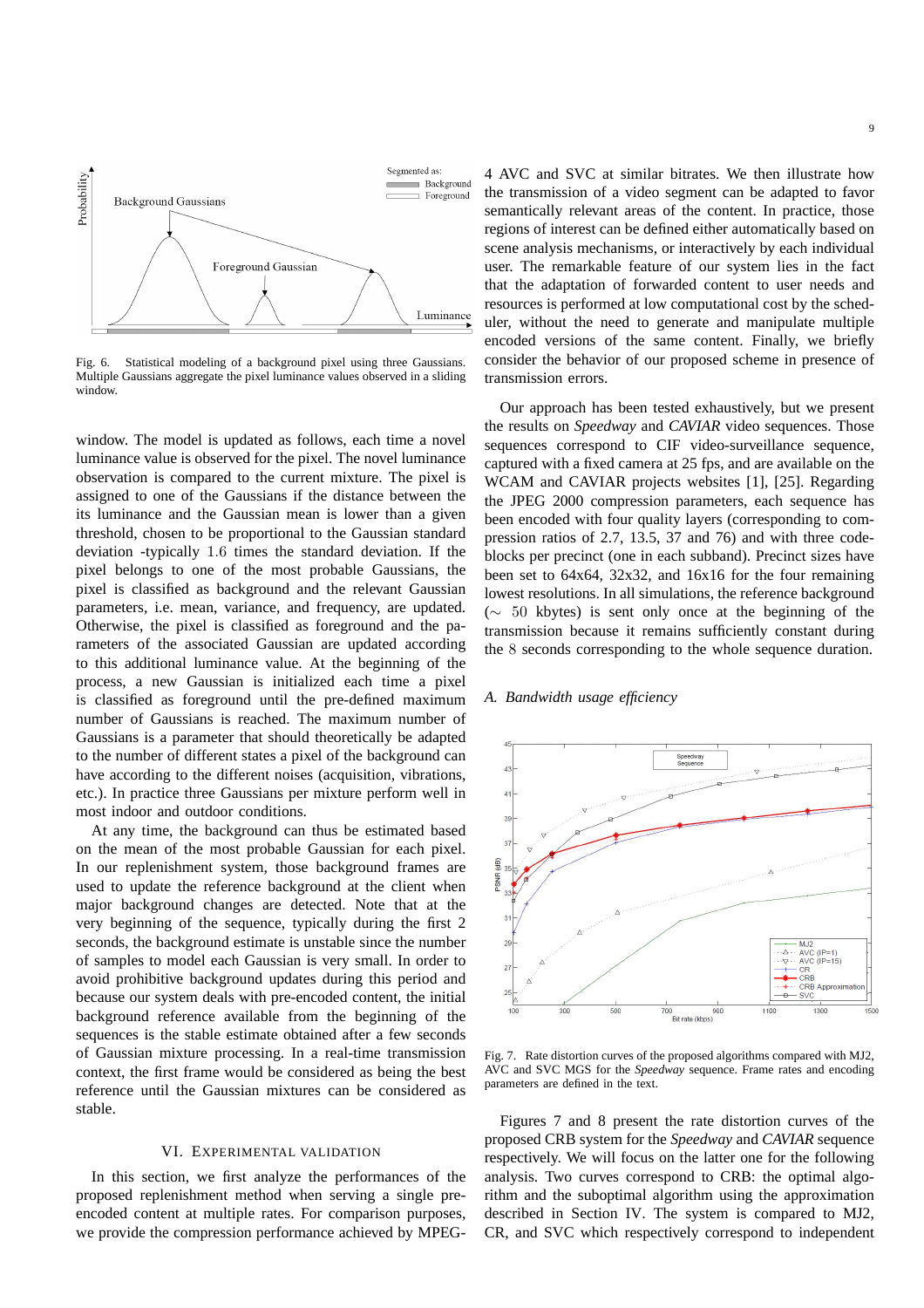

Fig. 8. Rate distortion curves of the proposed algorithms compared with MJ2, AVC and SVC MGS for the *Caviar* sequence. Frame rates and encoding parameters are defined in the text.

transmission of JPEG 2000 frames, to conventional conditional replenishment (i.e. without background reference) and to the scalable extension of MPEG-4 AVC. For completeness, the graph also plots MPEG-4 AVC with two different Intra Periods (IP). It is worth noting however that AVC relies on distinct encoded versions to address each target bitrate, while JPEG 2000 and SVC based solutions address multiple rate constraints based on a single pre-encoded codestream. Regarding the rate control, the bit-rate has been uniformly distributed on all frames for JPEG 2000-based methods. With AVC, we have adapted the quantization parameters to reach the expected bit-rates. The SVC solution is characterized by a GOP of 16 frames with medium-grain SNR scalable layers (MGS).

Unsurprisingly, MJ2 appears to be the worst scheme from a compression efficiency point of view. At very low bitrates, the CR method improves MJ2 by 15 dBs and CRB further improves CR by more than 5 dBs. The difference between CR and CRB tends to decrease with the bitrate. This is because at high bitrates, INTRA refresh can be performed with high quality, i.e. based on a large number of quality layers. As a result, the quality provided by the background approximation is not good enough compared to the accurate reconstruction quality offered by the INTRA refresh option, so that the background replenishment option is not selected anymore. Hence, the relative gain brought by the background approximation decreases as available bitbudget increases.

In Figures 7 and 8, we also observe that the suboptimal CRB approximation behaves very similarly to the optimal algorithm. At 200 kbps, the difference is smaller than 0.5 dB, and decreases as the target bitrate increases. This illustrates that the approximations described in Section IV to implement a computationally efficient video server do not alter significantly the proposed system.

Compared to MPEG-4 AVC and SVC, which do not offer an independent access to each frame nor the possibility to define RoI at transmission time, CRB results are very convincing,

given the increased flexibility offered by a JPEG 2000-based low complexity server (see Section II-A). At 250 kbps, CRB PSNR is 13 dB above AVC IP-1, and comparable to SVC and AVC IP-15.

Surprisingly, we observe that the CRB curve is flatter than the AVC, SVC and MJ2 curves. This relative slower increases of quality with the bitrate does not reflect any sub-optimality regarding the way CRB uses the available bit budget. Rather, it can be understood by considering the relatively small increment of quality provided by the precinct that switch from a reference-based approximation to an INTRA refresh replenishment option when the available bitbudget increases. At low bitrates, those precincts were approximated based on the reference, at zero transmission cost. As a consequence, when they switch to an INTRA refresh replenishment mode, the increment in rate has to be compared to zero, while the increment in quality is computed with respect to the reference approximation, and not to the signal reconstructed in absence of any reference. In contrast, for MJ2, AVC and SVC schemes, an increment of quality always results from the refinement of already partially transmitted coefficients (finer quantization with AVC and SVC or additional layer with MJ2), and not to the complete transmission of the information needed to switch from a reference-based approximation to an actual transmission of JPEG 2000 coefficients.

Another way to apprehend the relative flatness of the CRB curve compared to MJ2, SVC or AVC consists in considering the evolution of quality when going from high to low bitrates. At extremely high bitrates, MJ2 and CRB provide the same quality (not depicted on the graphs). When the available bitbudget decreases, our CRB method manages to better preserve quality than J2K, by relying on the background approximation to save some bit budget (that can then be allocated to INTRA refreshed areas). Hence, the CRB curve drops more slowly than the MJ2 curve when going from high to low bit rates, thereby explaining the flatter trend of the CRB curve compared to MJ2, and in turns to AVC and SVC.

To figure out what the RD curves plotted in the two previous figures mean from a perceptual point of view, Figure 9 presents snapshots of the *Speedway* sequence compressed with the MJ2, CR, and CRB methods at 250 kbps. We observe that at very low bitrates, CR considerably improves the MJ2 method, but still remains blurry compared to CRB.

#### *B. Semantically weighted adaptive streaming*

We now consider two scenarios for which the server adapts its packet scheduling decisions to the specific interest expressed by the client about the scene content. In both scenarios, moving objects are considered to be more important than the scene background. In the first scenario, this knowledge is used to prioritize the refresh of moving objects. In the second scenario, the same knowledge is exploited to mitigate the impact of a noisy content acquisition process on the replenishment decisions. Bottom line, both scenarios illustrate the flexibility of the proposed CRB method, and its ability to integrate individual user needs at transmission time, based on a single JPEG 2000 pre-encoded codestream.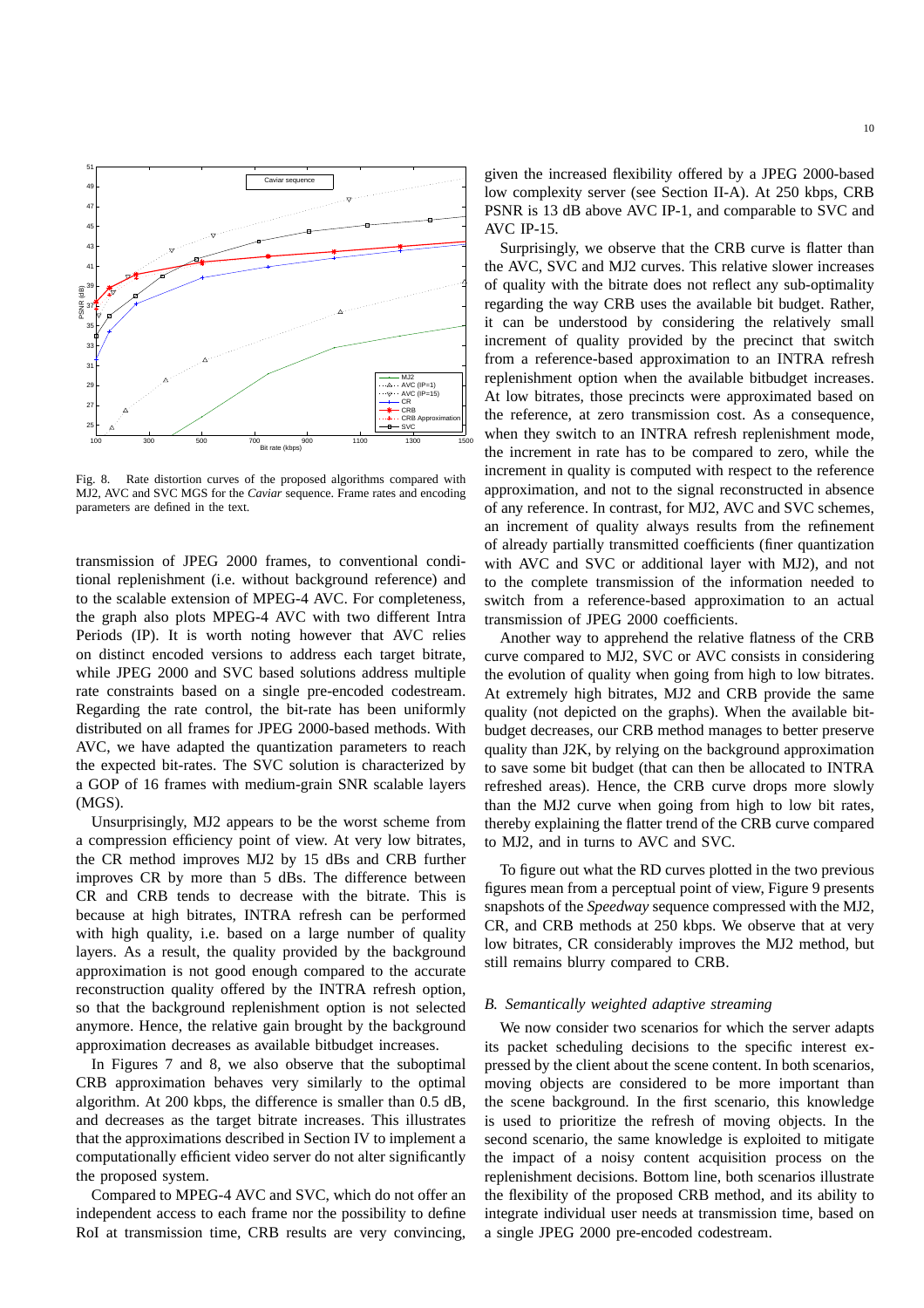

Fig. 9. MJ2, CR, and CRB methods for the 10th frame of the *Speedway* sequence transmitted at 250 kbps, 25 fps and in CIF format.

*1) RoI-based streaming:* In a video surveillance context, Regions of Interest are generally defined to be mobile objects, possibly matching pre-defined features (e.g. size, position, texture, etc.) or behaviors (e.g. people entering restricted areas). In our simulation, without loss of generality, we have considered that the user is interested in the moving vehicles of the *Speedway* sequence, so that the RoI segmentation mask is simply derived from the background estimation module, which inherently partitions the current image into moving foreground and still background regions (see Section V). Note that any other RoI definition could be envisioned, including a RoI defined interactively during the streaming process. This is because, as explained in Section III-C, the encoding process is totally independent of the RoI definition.

To maximize the impact of RoI prioritarization, the semantic weights  $w(i)$  are set to one (zero) for precincts that belong to the RoI (non-RoI) areas<sup>6</sup>. The strategy is aggressive but defines a limit case that allows to get a clear idea about the potential benefit to draw from a semantic weighting of distortion.

Figure 10 presents the PSNR of RoI and non-RoI regions of *Speedway* for several JPEG 2000-based streaming methods. We observe that, for the MJ2 method, the non-RoI quality is always higher than the RoI because most of these background regions, like the road and the sky, are very efficiently compressed. Indeed, since these regions are quite predictable, the JPEG 2000 entropy coder easily reduces the number of bits used to code them compared to regions with a lower predictability. The RoI contains the cars that are characterized by a large amount of details, which are less efficiently compressed. Compared to MJ2, the CR method offers a higher quality for the RoIs, which correspond to the zones that are more often refreshed. This trend gets reinforced by the CROI method, which rapidly maximizes the RoI quality but maintains constant background quality. This is explained by the fact that the non-ROI areas are never refreshed by CROI, and are only defined using the background reference transmitted at the same high quality for all bitrates<sup>7</sup>. The CRB method behaves like CR at high bit rates, but offers a higher non-RoI quality at low bit rates, since the background reference can be used to increase non-RoI quality.

*2) Noisy sequence:* In this paragraph, we consider a noisy version of the *Speedway* sequence to further illustrate the flexibility of our proposed streaming server. Specifically, we show that our proposed method naturally support the exploitation of a priori knowledge about the relevance of approximation errors in the scene. In the scenario considered here, we have added white Gaussian noise with a standard deviation of 10 to the *Speedway* sequence. The noise simulates the effect of adverse surveillance conditions: noisy camera acquisition, bad weather, presence of traffic lights or moving objects (trees, ...). The noise causes luminance changes in the background regions, but these changes are not relevant with respect to the surveillance purpose of the application and should not trigger replenishment mechanisms. Hence, the approximation error observed on background areas should be neglected compared to errors measured in the foreground moving areas. In our simulation, this is simply done by using the CROI method, with distinct weights assigned to foreground and background precincts. Indeed, one characteristic of the segmentation algorithm presented in Section V is that the background Gaussians widths are automatically adapted to the sequence noise, i.e. the Gaussians have a higher standard deviation in noisy sequences than sequences with a lower noise. This feature prevents the pixels of the background to be considered as foreground pixels, even in case of strong noise, which in turns guarantees that the RoI replenishment prioritization allocates transmission resources to the objects moving in the scene, and not to the non-relevant variations of background caused by the noise.

Moreover, the background estimation process filters the sequence temporally and provides a denoised version of the background. Thus, we expect the CROI method to offer a denoised, and perceptually more pleasant version of the sequence at the client side. This is confirmed visually, and illustrated in Figure 11 where the original sequence is taken as reference to compute the PSNR values obtained when transmitting the original and noisy sequences based on the CROI, CRB and AVC methods, respectively. The left part of the figure focuses on the *RoI*. In normal conditions, all transmitted bits of the CROI method are dedicated to the RoI, which explains the higher performances of this method compared to CRB, and even to AVC for sufficiently large rates. In noisy conditions, the RoI quality of all methods sharply decreases since it is computed with respect to the original sequence, while all codecs attempt to describe the noise. The right part of the figure represents the *non-RoI* quality. In normal conditions, AVC outperforms CRB and CROI. In more

 ${}^{6}$ Here, we consider that a precinct belongs to the RoI if at least 5% of its supporting pixels are labeled as RoI pixels. The supporting pixels of a precinct are obtained by dyadic upsampling of the precinct subband support.

<sup>&</sup>lt;sup>7</sup>Note that in our simulation, once the RoI reaches its maximal quality, CROI does not transmit additional data to improve the non-RoI region, even if some bit-budget is available.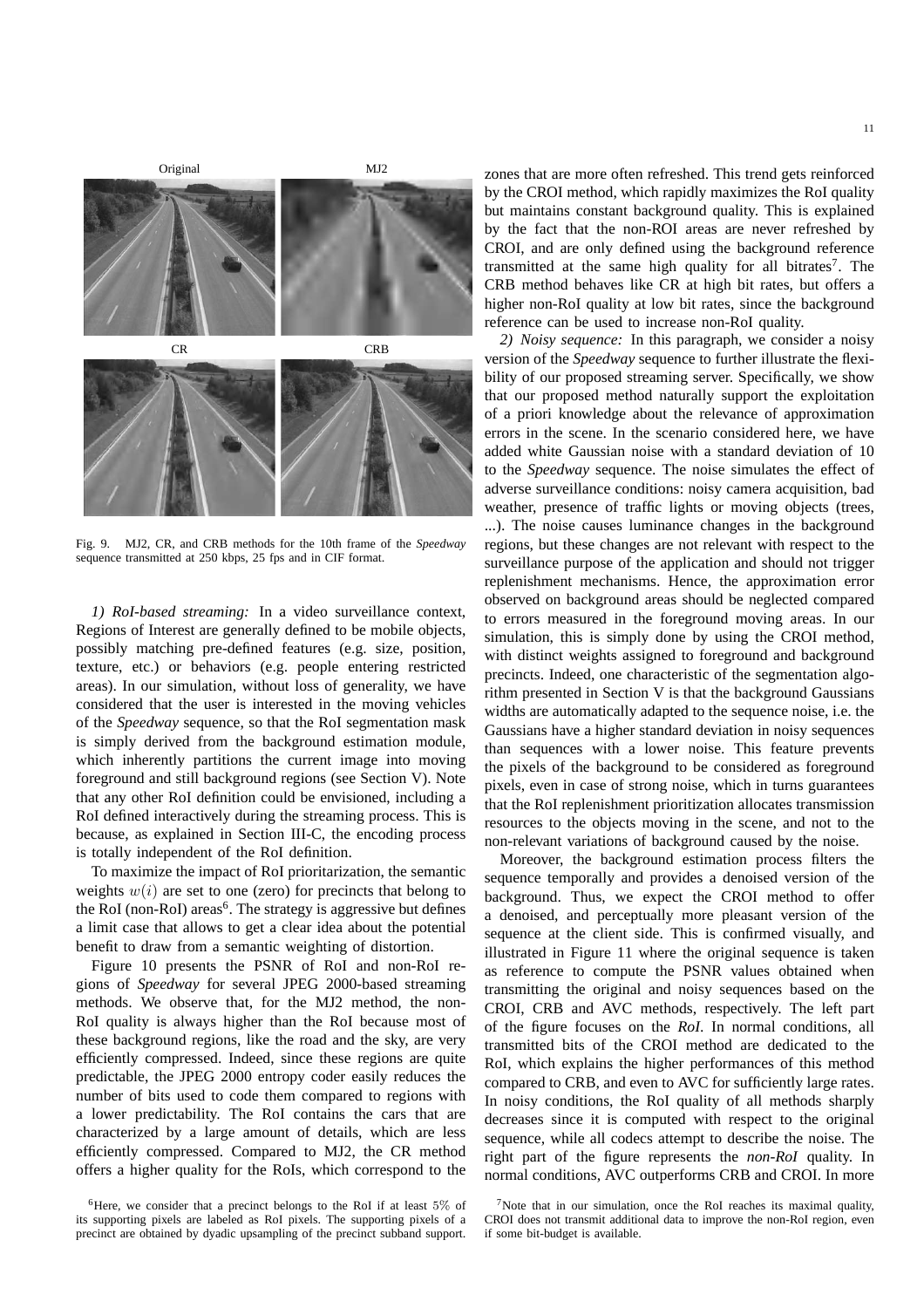

Fig. 10. RoI and non-RoI quality as a function of the total transmission rate for the CR, CROI, CRB and MJ2 methods (*Speedway* sequence).

details, the CROI method minimizes the rate allocated to non-RoI regions, thereby preventing the non-RoI quality to increase with the bit budget. In contrast, CRB progressively refreshes the non-RoI regions as the global  $(RoI + non-RoI)$  available rate increases, providing a higher overall non-RoI quality. In noisy conditions, we observe that CROI outperforms both CRB and AVC. Since the non-RoI regions are modified by the noise at each frame, the CRB (AVC) method regularly refreshes (corrects prediction errors for) those regions, mainly to render noise effects, which ends up in decreasing the quality compared to the original signal. On the contrary, since the CROI method knows a priori that most of the changes affecting the background are due to noise, it concentrates the refresh on RoI regions and almost never refreshes the non-RoI regions, thereby providing a higher background quality compared to the original (without noise) sequence. The same argument also explains why the non-RoI quality -measured with respect to the original sequence- is higher than the RoI quality when considering the CROI encoding scheme. In short, RoI noise is coded accurately while a denoised filtered background is used as the reference for the non-RoI, resulting in a non-RoI signal which is closer to the original.

#### *C. Error resilience capabilities*

The conditional replenishment transmission framework is characterized by the fact that the refreshed information is transmitted in INTRA, without any reference to the past. Hence, it naturally provides some resilience to transmission errors, since an error only remains perceptible until the next successful refresh. Unfortunately, this assertion also means that areas that are rarely refreshed become more sensitive to transmission errors than other regions. In order to prevent persistent errors when transmitting video in noisy environments, a particular attention should thus be devoted to those regions that become temporally stable after a period during which they were significantly changing. Indeed, for those regions,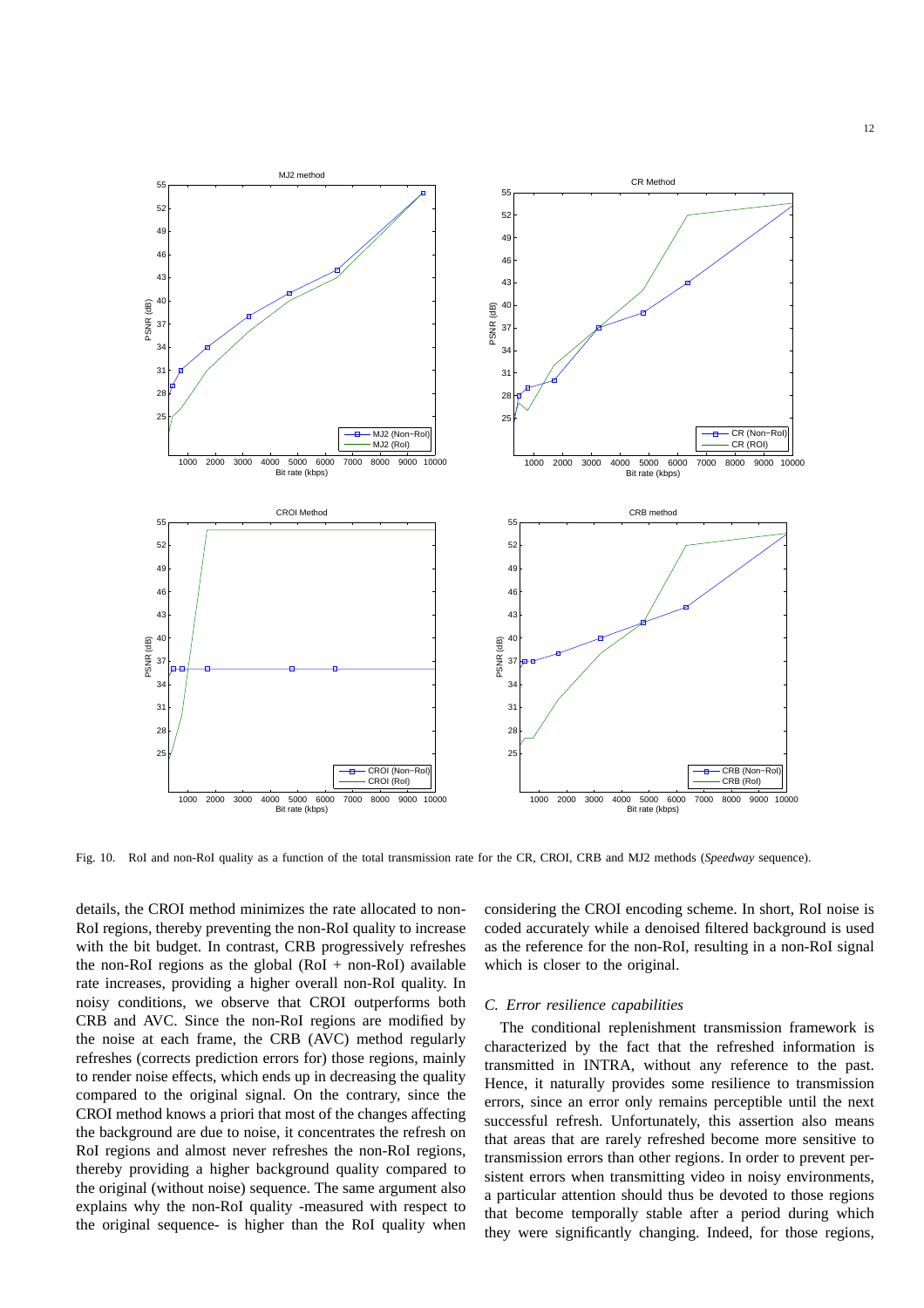

Fig. 11. RoI and non-RoI quality for the CROI, CRB, and AVC methods in normal and noisy conditions (*Speedway* sequence). In all cases, the PSNR is calculated using the original (non noisy) sequence as reference.

if the last refreshment before a stable period is lost, then the resulting reconstruction error affects the whole stable period, with dramatic perceptual impact.

In this section, we propose a preliminary analysis of the replenishment system performances in a noisy environment and propose simple methods to validate our intuition. The problem formalization should be done in a rate distortion framework, similarly to what we have done in [26] for the resilient transmission of JPEG 2000 codestreams, and incorporate temporal considerations related to the variability of the temporal impact of errors in our replenishment framework. The optimization of the replenishment scheduling taking into account this variability is beyond the scope of this paper. However, we provide an illustrative example based on an adaptive scheduling and a heuristic protection which retransmits important refresh.

To validate our intuition, Figure 12 considers an errorprone channel characterized by independent and identically distributed (iid) bit errors, and assumes that a packet is lost as soon as one of its bits becomes erroneous. The figure compares three scheduling methods. The first one is the conventional replenishment method (*CR*). The second one, denoted *CR Robust I*, knows the channel BER and takes it into account to schedule JPEG 2000 packets. Specifically, it uses a first order approximation to compute the reference distortion, and accounts for the packet loss probability to compute the benefit expected from JPEG 2000 packets transmissions. The third one, denoted *CR Robust II*, extends the previous method by adding a simple heuristic to improve the robustness of critical refresh.



Fig. 12. Comparison of three replenishment methods as a function of the channel bit error rate for the *Speedway* sequence at 500 kbps. Transmitted JPEG 2000 packet are considered as lost as soon as one of their bits becomes erroneous. The three methods are described in the text.

Formally, according to the notations introduced in Section III-C,  $(k_t^i, q_t^i)$  and  $(k_{t-k_t^i}^i, q_{t-k_t^i}^i)$  denote the index and quality level associated to the two latest refreshment of the  $i<sup>th</sup>$  precinct. Those refreshments occurred respectively at time  $(t - k_t^i)$  and  $(t - k_t^i - k_{t-k_t^i}^i)$ . Here, to simplify notations, we omit the precinct and time indexes for k and q, and just use  $(k_1, q_1)$  and  $(k_2, q_2)$ , with  $k_1 = k_t^i, k_2 = k_t^i + k_{t-k_t^i}^i$ , to denote the instants and quality levels associated to the two latest refreshments of precinct *i*. Hence,  $d_t^{k_1, q_1}(i)$  and  $d_t^{k_2,q_2}(i)$  denote the distortion measured when approximating the  $i^{th}$  precinct at time t either based on the last or last but one refreshment. If we denote  $p_1$  the probability that the last refreshment of precinct  $i$  at time  $t$  has been lost, the first order approximation of the reference distortion can be computed as  $d_t^{\tilde{ref}}(i) \cong (1-p_1) d_t^{k_1,q_1}(i) + p_1 d_t^{k_2,q_2}(i)$ . It corresponds to a first order approximation since it ignores the fact that the last but one refreshment might also be lost. Similarly, the benefit expected from the refreshment of the  $i^{th}$  precinct at time t can be estimated based on the knowledge of the channel BER. Those refinements of the expected distortions are implemented by the *CR Robust I* method. However, they are unable to prevent the appearance of persistent errors in regions that become stable, e.g. after a moving object discloses a still background. This is because  $p_1$  is typically small, making  $p_1$   $d_t^{k_2,q_2}(i)$  insignificant compared to changing areas in the